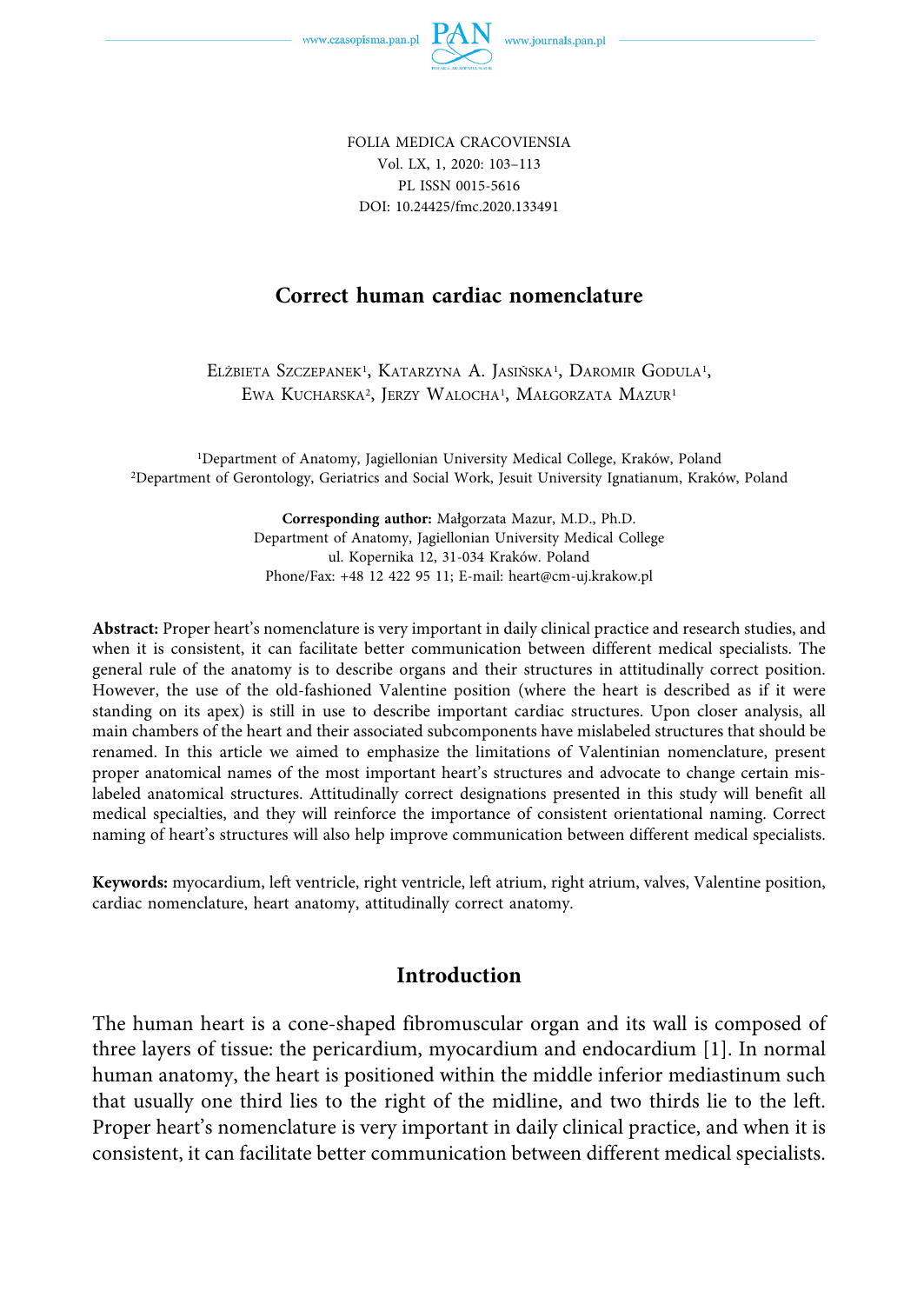

The general rule of the anatomy is to describe organs and their structures in attitudinally correct position [2]. However, both in in daily practice and research studies, the use of the old-fashioned Valentine position (where the heart is described as if it were standing on its apex) is still in use to describe important heart's structures [2–4]. When the heart is removed from the thoracic cavity and placed as is seen in Fig. 1 (Valentine position) it is possible to discern the timeless heart shape recognizable by all, and it is also the basis of known heart's nomenclature [5]. These common names are not entirely false, but some of them need to be revisited. However, this is not how the heart looks like in situ and thinking about the heart's anatomy with the Valentine position can neglect proper anatomical orientation [6].



Fig. 1. Heart standing on its apex, in the so-called Valentine position, anterior view. Ao — ascending aorta,  $LV$  — left ventricle,  $RA$  — right appendage,  $RV$  — right ventricle.

One of the main drawbacks of the Valentine heritage concerns the distinction between the left and right heart. Technically, the left vs. right division is a little misleading [3, 4].The cardiac chambers are never related to one another this way.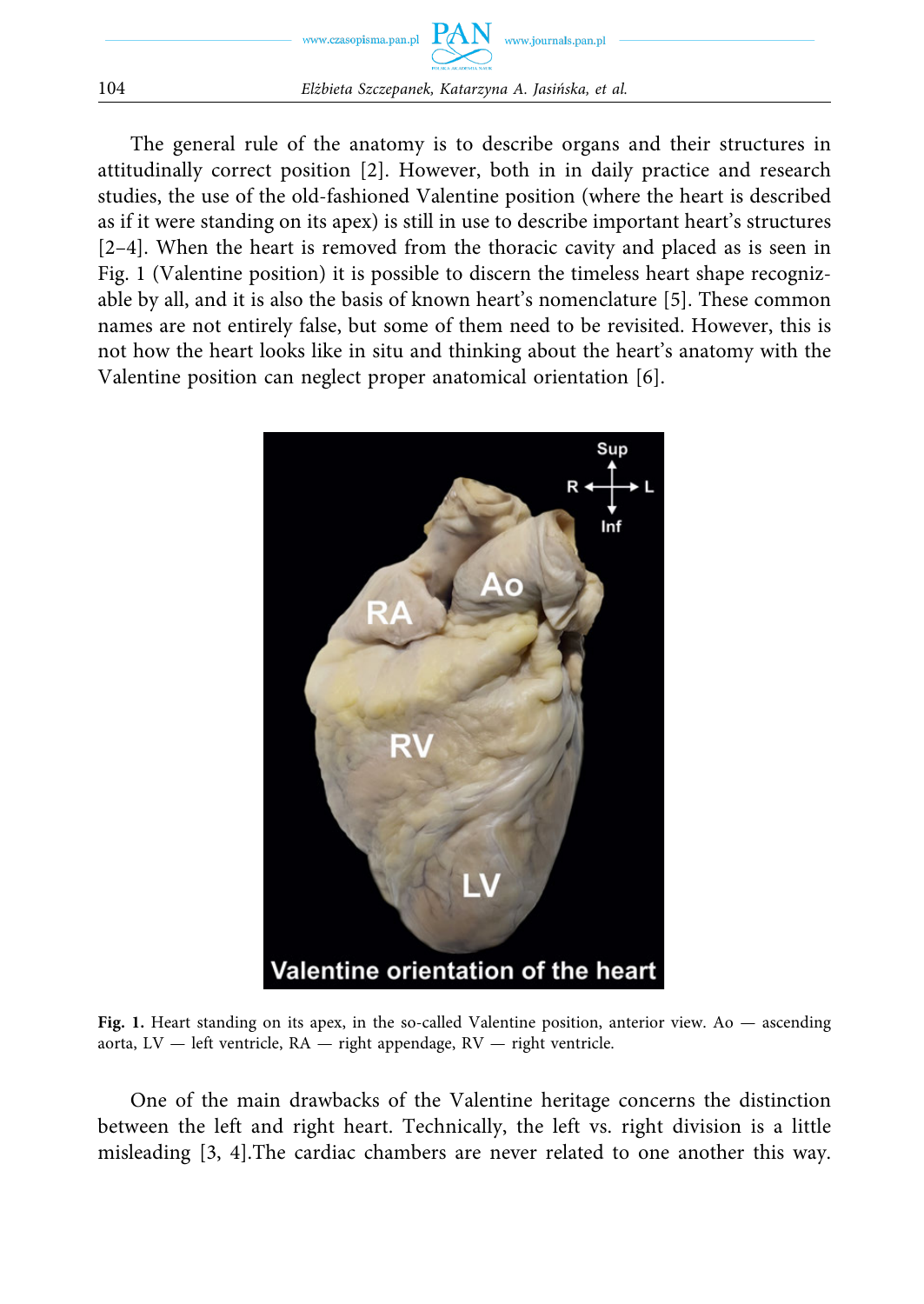

The long axis of the heart lies more or less from the right shoulder to the left hypochondrium, with the apex usually positioned in the fifth intercostal space in the midclavicular line. The leftward border of the heart's silhouette extends laterally to the cardiac apex, but only a small part of the anterior wall is formed by the left ventricle. When looking at the heart in correct in situ position (Fig. 2), it is possible to observe that the anterior surface of the heart is mainly occupied by the "right" heart. The right atrium and right ventricle are the major components of the anterior wall of the heart. Thus, instead of distinguishing between the left and right sides of the heart, it is more fitting to refer to the heart chambers as either anterior or posterior [4]. However, assumptions standing behind determining structures as positioned on the right and left site are not completely correct their change is not possible and desirable for chambers naming as it is too deeply rooted in medical world [7].



**Fig. 2.** Heart in situ seen, anterior view. Ao — ascending aorta, LA — left appendage, LV — left ventricle, RA — right appendage, RV — right ventricle.

The posterior vs. inferior designation is one of the major issues that has been brought to the attention of cardiologists. In 2002, Cerqueira *et al.* made recommendations about heart's nomenclature, and one of the most important suggestions proposed by these researchers was to designate the formerly called posterior cardiac wall as the inferior myocardial wall [8]. Despite this, clinical cardiologists and anatomist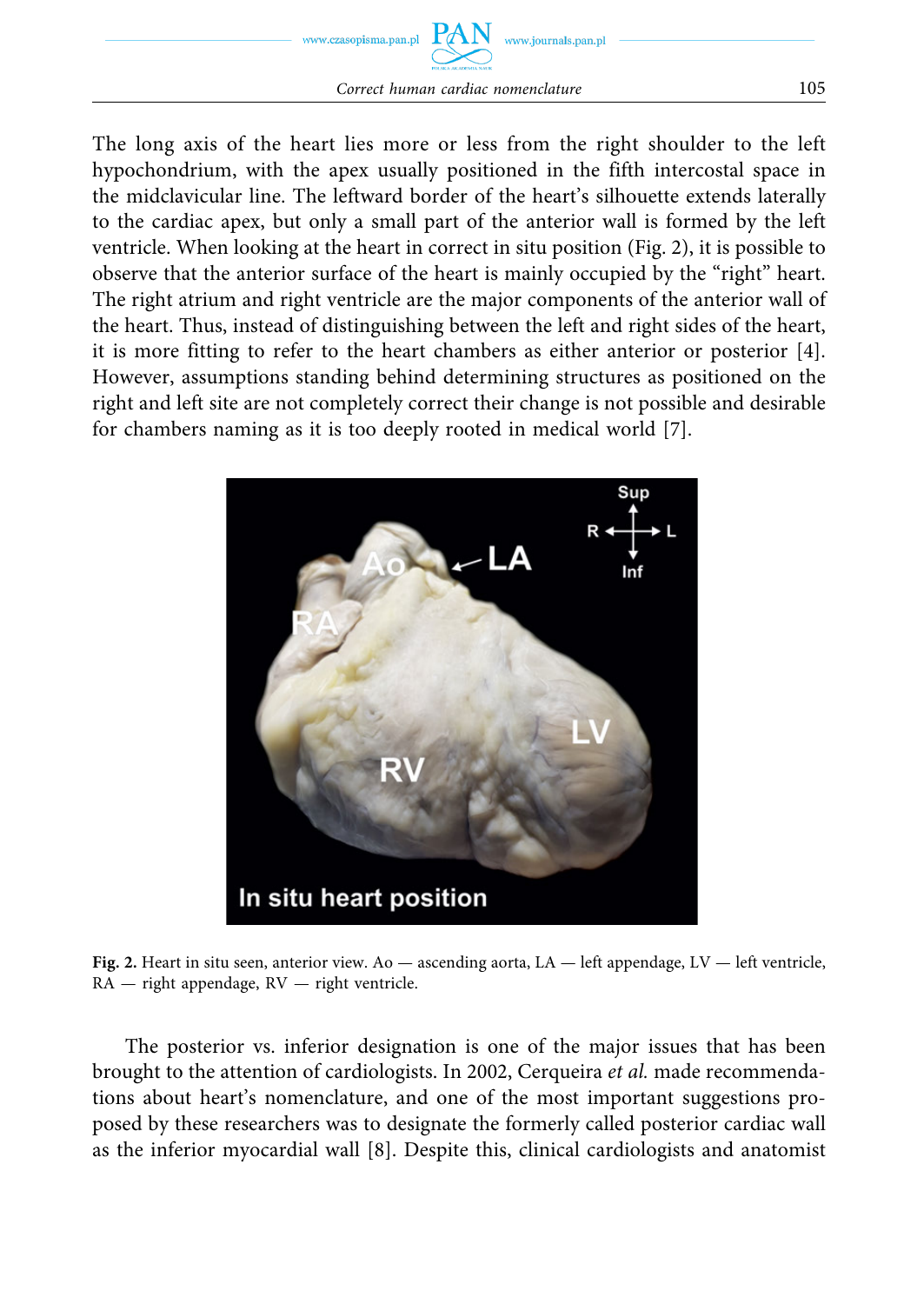are continuing naming the wall opposite the inferior (diaphragmatic) wall as anterior. Moreover, we seek to further highlight that the heart lies in an oblique plane and its structures are named along its longitudinal axis, and this is another factor contributing to incorrect naming of heart structures.

It is the legacy of the Valentine position which perpetuates major misconceptions. Upon closer analysis, all main chambers of the heart and their associated subcomponents have mislabeled structures that should be renamed. In this article we aimed to emphasize the limitations of Valentinian nomenclature, present proper anatomical names of the most important cardiac structures and advocate to change certain mislabeled anatomical structures.

### **Right heart**

Due to oblique orientation of the human heart the right atrium and ventricle are anterior to the left atrium and ventricle.

### Right atrium

In the anatomical position, the spatial positioning of the right atrium is posterior to the right ventricle and slightly anterior and to the right to the left atrium. The Valentine position makes us believe that the right atrium is just a tiny fragment, when really it is quite big cavity. It consists of the following main parts: venous component (located posteriorly), an appendage (located anteriorly, superiorly and laterally) and a vestibule [9–12]. The correct orientation of the heart would show that the superior vena cava is not draining into the right atrium perpendicularly; rather, it enters the atrium obliquely, at the superior end of the right atrium, slightly to the right to the interatrial septum [9]. It would also emphasize that the inferior vena cava drains into the atrium from a caudal angle, and at a more posterior angle than what we are accustomed to [13].

The emphasis on appropriate nomenclature would not affect the names of the structures found within the interior of the right atrium cavity. Names such as fossa ovalis or crista terminalis associated with embryological development would remain unaffected by our proposed changes [14]. Moreover structures like the Thebesian valve, Eustachian valve, Koch's trianglewould be safe from these rectifications [15].

# Right atrioventricular valve

The right atrioventricular valve is commonly name tricuspid. The first concern that needs to be addressed pertains to the generic name of both atrioventricular valves the bicuspid and tricuspid valves. The term "cuspid" is not an accurate term to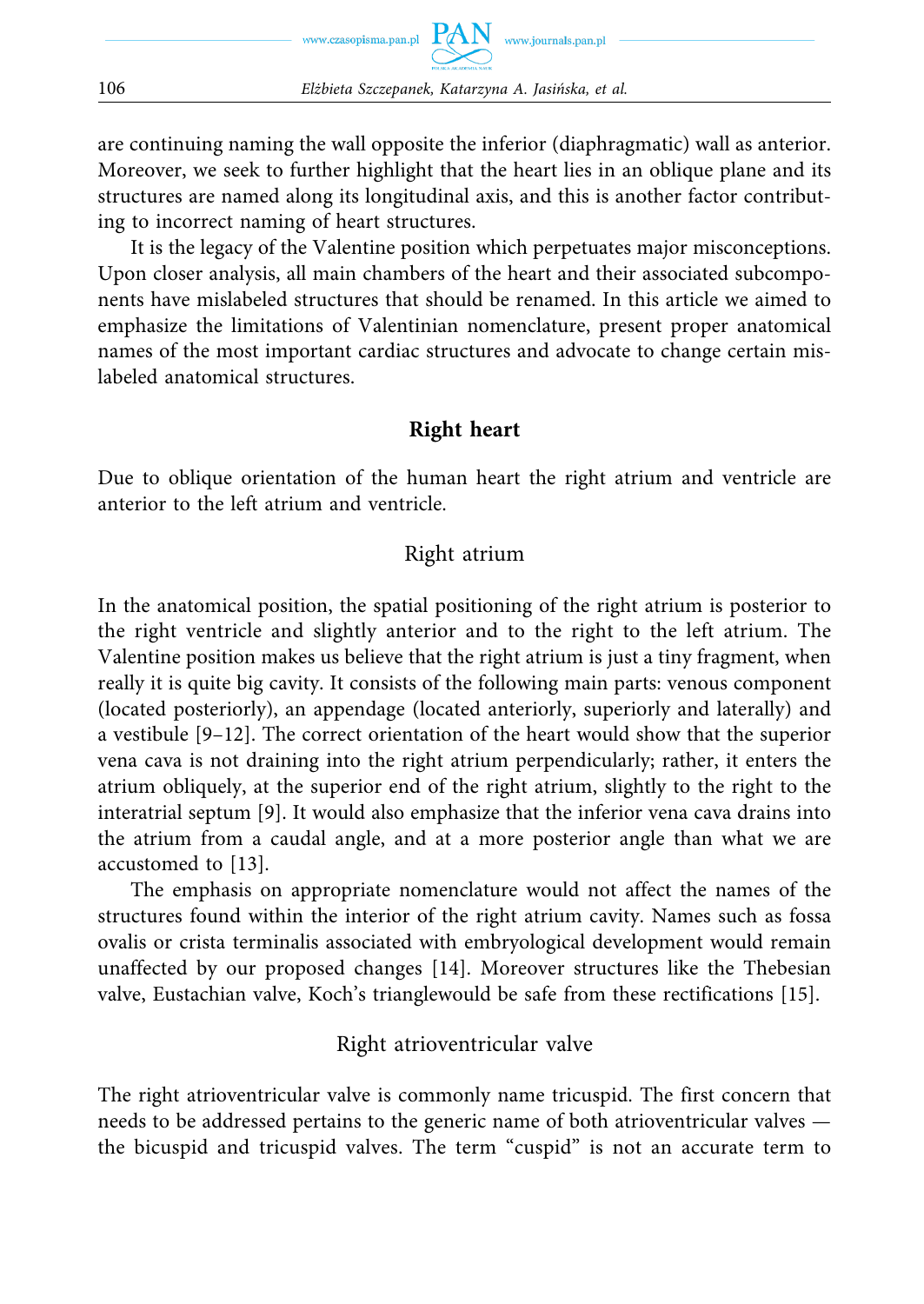describe heart atrioventricular valves [3]. The word cuspid stems from the latin word *cuspis*, symbolizing an apex or rounded projection. Since the partitions of this valve are not in either of these shapes, they should be referred to as leaflets to reflect the right shape of said structures. Second, it is believed that right atrioventricular valve, has three leaflets. However, several more recent anatomical studies have highlighted that this valve is more heterogeneous than previously thought and seldom has only three leaflets and in 42.5% of hearts it has four-leaflet configuration [16]. Furthermore, the leaflets of the tricuspid valve are named incorrectly. Currently, if we obey the classical rules of anatomical nomenclature, these partitions are known as the anterior, posterior and septal, which are tethered at the commissures by fan-shaped cords arising from the papillary muscle [17]. Instead, since the right atrioventricular valve lies in an oblique plane, the leaflets of the right atrioventricular valve should be designated as superior (not anterior) and mural (not posterior). The septal leaflet, however, is located on the interventricular septum thereby justifying its name [2, 16]. In a four-leaflet valve configuration the additional leaflet should be termed as inferior, due to its most inferior position within this valve annulus [16]. In three-leaflet valve leaflets are connected by muro-septal, supero-mural, and supero-septal commissures respectively, while in four-leaflet configuration we can distinguish infero-septal, infero-mural, supero-mural, and supero-septal commissures [16].

## Right ventricle

When looking at a heart as it is situated in the thoracic cavity, the majority of the surface area seen from the anatomical position is occupied by the right ventricle, despite having that is significantly smaller than the left ventricle [18]. Situated behind and to the left of the sternum, it occupies the majority of the anterior silhouette of the heart. It also constitutes the inferior border of the heart's silhouette. The interventricular septum forms the posterior wall of the right ventricle cavity. The free wall of the right ventricle may be divided into inferior, lateral and superior parts.

Two to four major papillary muscles could be found within the right ventricle [16]. The papillary muscles could be named in two different ways: alike corresponding commissure or according to their location within the cavity. The supero-septal papillary muscle is usually absent and replaced by septal band. The muro-septal (or inferomural and infero-septal) papillary muscles are located more posteriorly within the right ventricle, while supero-mural papillary muscle is found in an anterior position when looking at the heart in its correct position [16, 19].

Other structures found within the right ventricle, like the moderator band, tendinous cords or right ventricular outflow tract, do not contain any orientational indication, and as such are immune to the proposed emphasis of correct naming of cardiac structures [20, 21].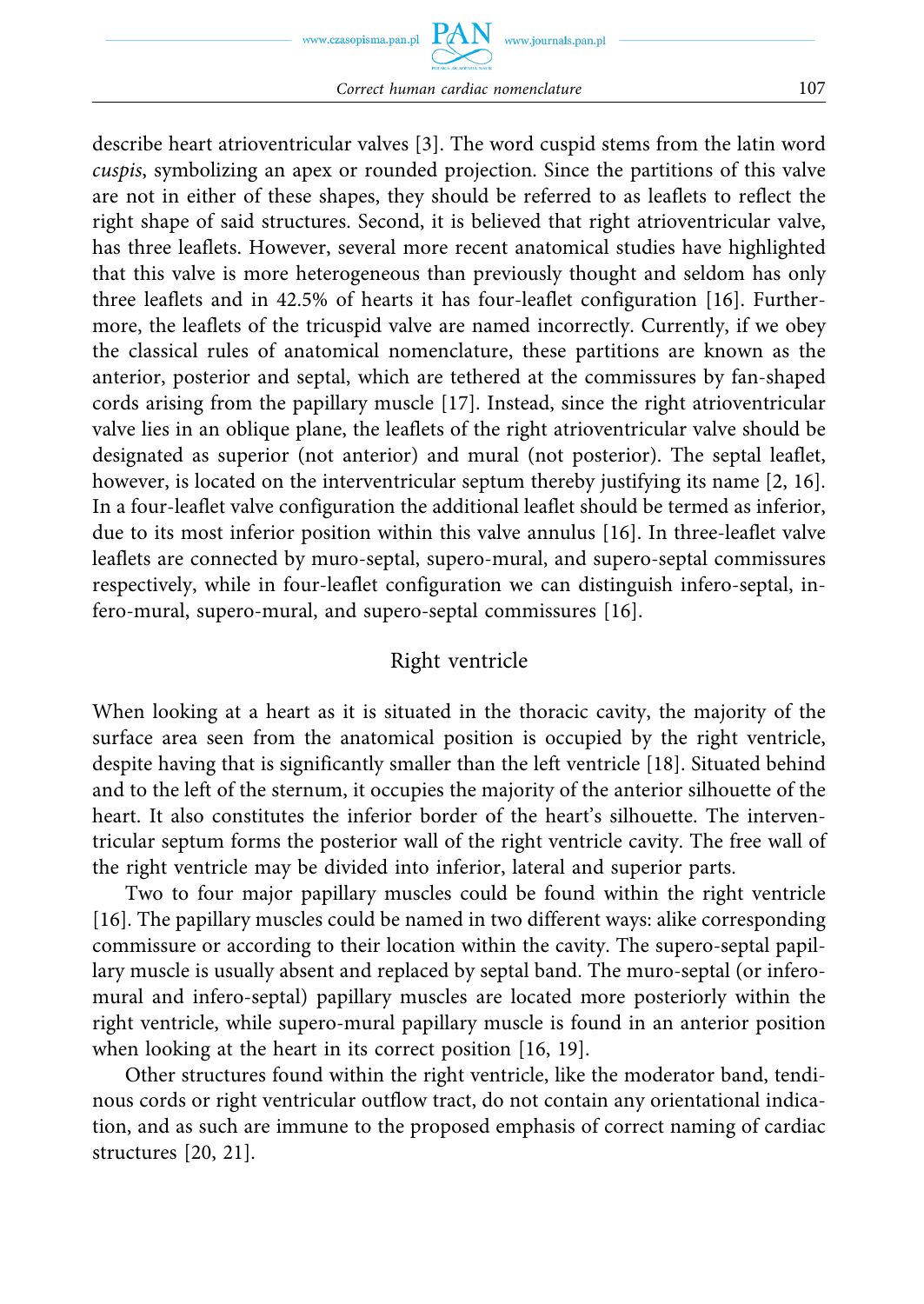#### Pulmonary valve

Lastly, correct nomenclature would also affect the designated leaflets of the pulmonary valve. The term cusp is considered to be correct for naming the pocketlike semilunar valve components to emphasize a different morphology than the atrioventricular valves. It is widely accepted that the pulmonary valve is comprised of three cusps a right, left and anterior one [22, 23]. The last one is carelessly named, because the anterior leaflet is actually situated slightly above the left and right leaflet [8].

#### **Left heart**

#### Left atrium

According to the anatomical position, the left atrium is the most posterior cavity of the four main cardiac chambers [5, 24]. When looking at the heart in situ, the only visible part of the left atrium is the tip of its appendage, which peeks around the left side of the pulmonary trunk (Fig. 2) [25]. Anatomically, the left atrium consists of four components: venous part, vestibule leading to the mitral valve, the left atrial appendage and left side of interatrial septum, which divides it from the right atrium. The left atrium walls can be described as anterior, superior, left lateral, septal (or medial), and posterior where pulmonary veins drain to the atrium [9]. These accurate names would further emphasize the posterior location of the left atrium within the human body.

Names for pulmonary veins i.e. left superior and inferior pulmonary veins as well as right superior and inferior pulmonary veins are correct both in valentine and attitudinally correct position of the heart. The vestibule of the left atrium contains several clinically important lines (isthmuses) which are used for linear ablations to treat atrial flutter and fibrillation. The line located between left inferior pulmonary vein ostium and the mitral valve annulus is called as the mitral (or lateral) isthmus. The analogous line located between the mitral valve annulus and right inferior pulmonary vein ostium is called alternative (or medial) isthmus and between the mitral valve annulus and left atrial appendage ostium is named as a left atrial appendage isthmus [26]. The left atrial appendage is separated from the left sided pulmonary veins by left atrial ridge (or left lateral ridge or the coumadin ridge) [9, 27, 28]. The names of the structures located within the interatrial septum, such as patent foramen ovale channel and septal pouches would remain unaffected.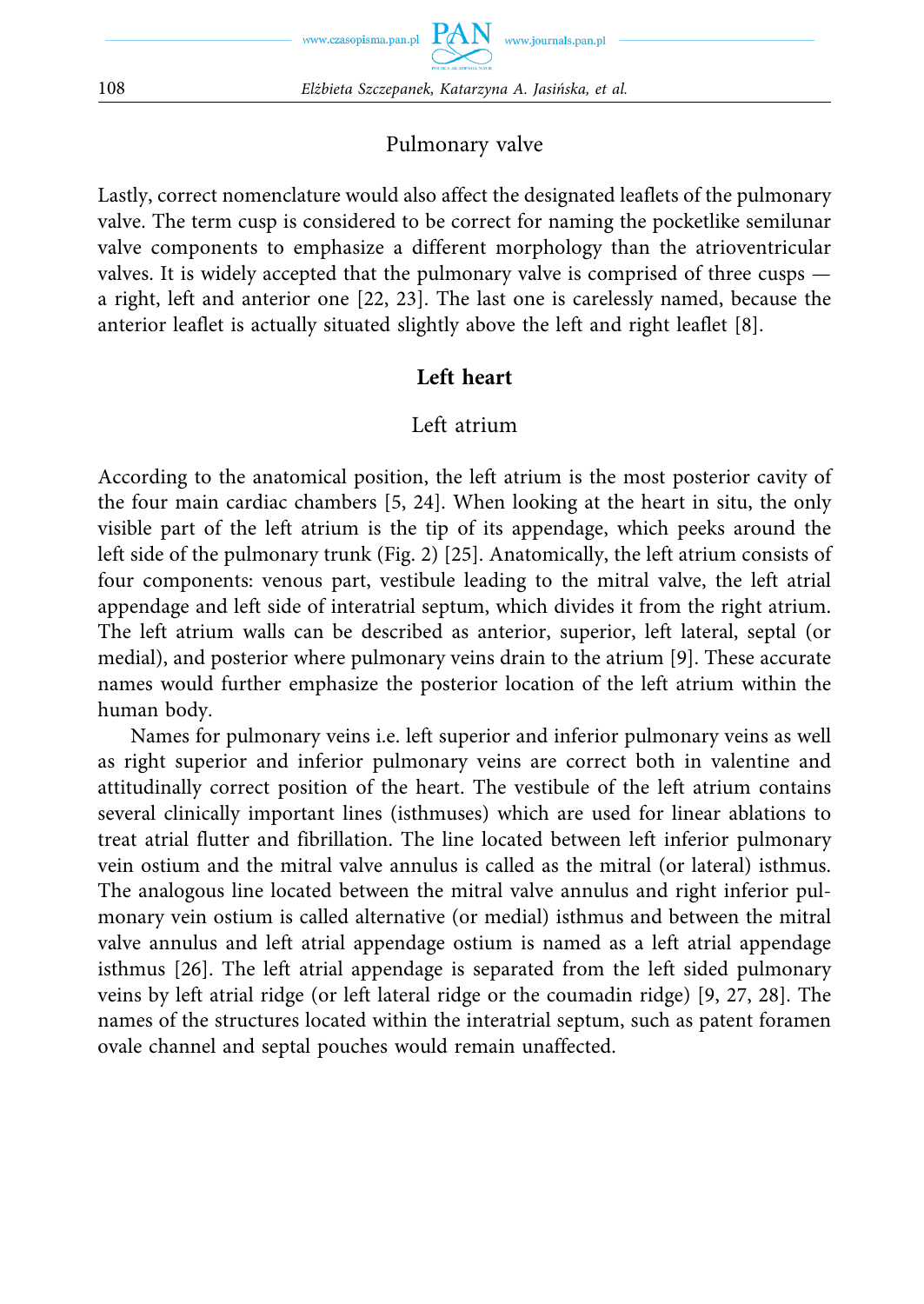# Mitral valve

The mitral valve consists of two leaflets (no cusps). It should be emphasized that the normal mitral valve has only two leaflets, and variations are observed only in scallops. There were only three described cases of the true trileaflet mitral valve [29].

Leaflets are commonly designated as anterior and posterior. However, in situ, these leaflets are not actually in the aforementioned positions. Within the human body, the mitral valve lies in an oblique plane and its posterior leaflet is also inferior to the anterior one. This perpetuated misnomer should be rectified, and these leaflets should actually be designated as anterosuperior and posteroinferior so as to respect attitudinally correct nomenclature [2]. Alternatively, it would also be possible to designate these separations as the aortic and mural leaflets, since they do not contradict the anatomic position of the heart. The commissures which connect two adjacent leaflets should be not be named as anterolateral and posteromedial but as superolateral and inferoseptal, respectively [29].

### Left ventricle

In the anatomical position, the left ventricle forms the apex of the heart, and it delineates the left and diaphragmatic borders of the heart. Just as in the right ventricle, it has an inflow and outflow portion [30]. Nonetheless, when viewing the heart as it lies naturally inside the chest cavity, the only visible part of the left ventricle is a small area extending to the leftward border of the cardiac silhouette. The leftward border of the silhouette extends laterally to the cardiac apex, but very little of the anterior and superior surface of the heart is formed by the left ventricle [5].

Calling this ventricle as left may be slightly misleading, as the left ventricle is positioned not only to the left but also more posteriorly to the right ventricle. Moreover, the confusion may also arise from the oblique positioning of the left ventricle within the thorax. Using Valentine nomenclature, the rightfully inferior (or diaphragmatic) wall of the left ventricle is referred to as the "posterior" wall  $[8]$ . The anterior wall of the left ventricle is in fact the superior one, and the interatrial septum is located in the anterior position when the heart is described in attitudinally correct position. The ventricles are separated by externally visible: superior (not anterior) and inferior (not posterior) interventricular sulcus.

The nomenclature of the papillary muscles, located within the left ventricle and linked to the mitral valve by tendinous cords is also flawed [5]. Current terminology designates the papillary muscle adjacent to the ventricular septum as posterior and medial, even though this designation is erroneous. The muscle situated in the closest vicinity of the interventricular septum is positioned inferiorly and is anterior to its alleged posterior counterpart. Using attitudinally appropriate terminology,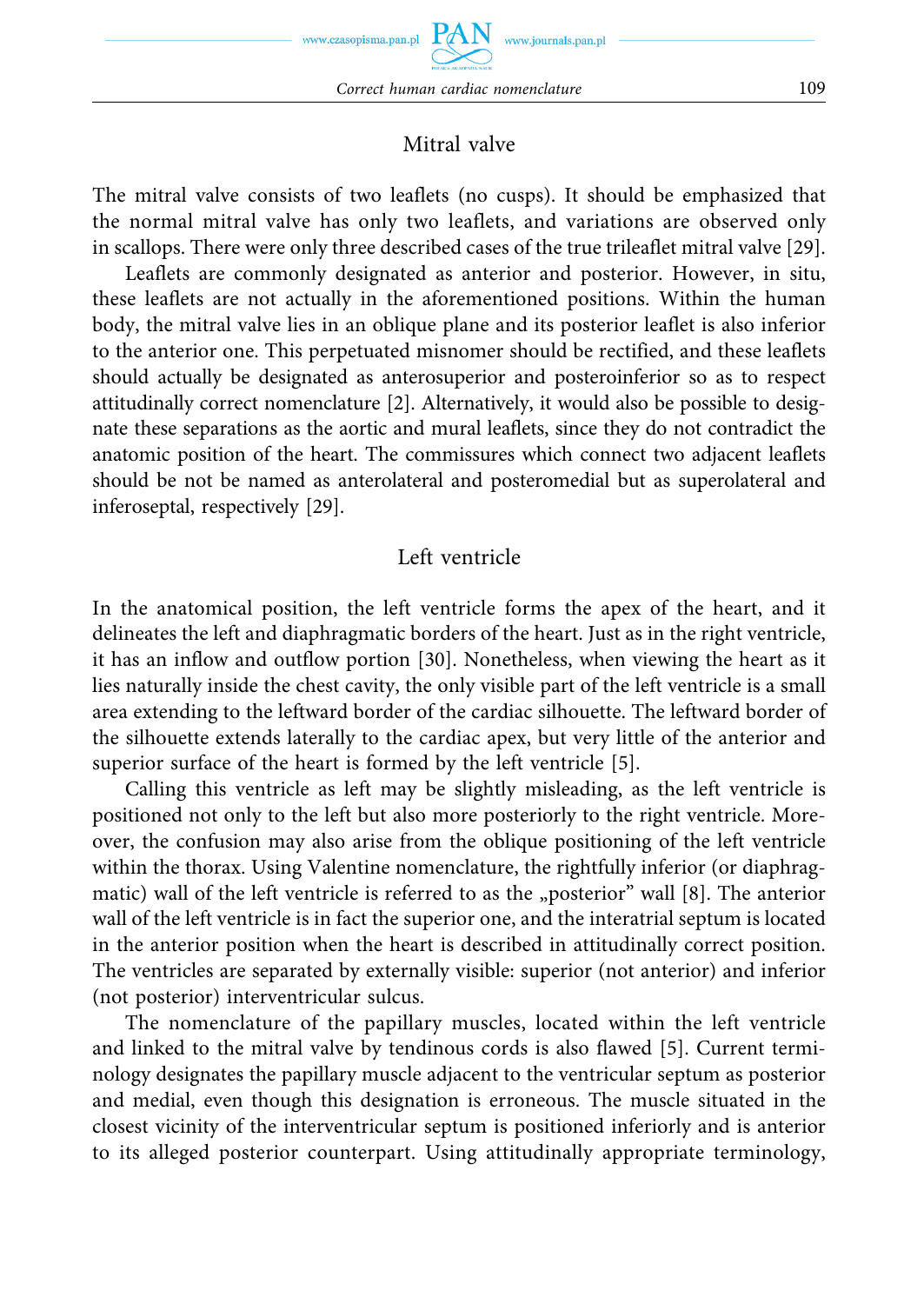the papillary muscles, like commissures, should be re-labeled as inferoseptal and superolateral.

### Aortic valve

The aortic valve separates the left ventricular outflow tract from the ascending aorta. The aortic valve has three cusps, commonly referred to as the left coronary cusp, the right coronary cusp and the non-coronary cusp, which is also sometimes known as the posterior cusp (although some patients may have bicuspid aortic valve) [31]. The left coronary cusp and right coronary cusp are so named not because of their location but due to the coronary arteries that arises form respectively sinuses of Valsalva (the left coronary artery and right coronary artery, respectively). In attitudinal orientation, however, the sinuses are in anterior (for right coronary), left posterolateral (for left coronary), and right posterolateral (for non-coronary) positions respectively [32]. Moreover, naming the non-coronary leaflet of the aorta as the posterior is may steers away from the initial logic and we recommend calling this leaflet as a non-coronary.

### **Coronary circulation**

The coronary vessels system is comprised of arteries, arterioles, capillaries, venules and veins [33]. The ostia of the coronary arteries arise in the aortic sinuses superior to the attachment of the base of the relevant cusp — the right from the anterior sinus and the left from the left posterior sinus [32, 34]. The left coronary artery shortly after origin bifurcates into the two vessels named left anterior descending artery and left circumflex artery. Unfortunately, the left anterior descending artery, which runs in superior interventricular sulcus is not really "anterior", which results from above mentioned orientation of the left ventricle. Therefore, this vessel should be named as a superior branch of the left coronary artery. The same is observed for so called posterior descending artery, which typically is a branch of the right coronary artery (70%, known as right dominance) or could be a branch of the circumflex coronary artery (10%, known as left dominance); it can emerge as an anastomosis of the left and right coronary artery (20%, known as co-dominance). Also this name should be revisited because the artery is located inferiorly, not posteriorly as its name indicates [2]. It is also questionable whether arteries that run in the interventricular sulcus should be described as descending, since they courses horizontally toward the heart apex.

The coronary venous system, which consists of coronary sinus and its tributaries as well as anterior and smallest cardiac veins is highly variable [33]. Clinicians and researches are challenged not only by the variability of the coronary venous system morphology, but also different nomenclatures of the coronary sinus tributaries, which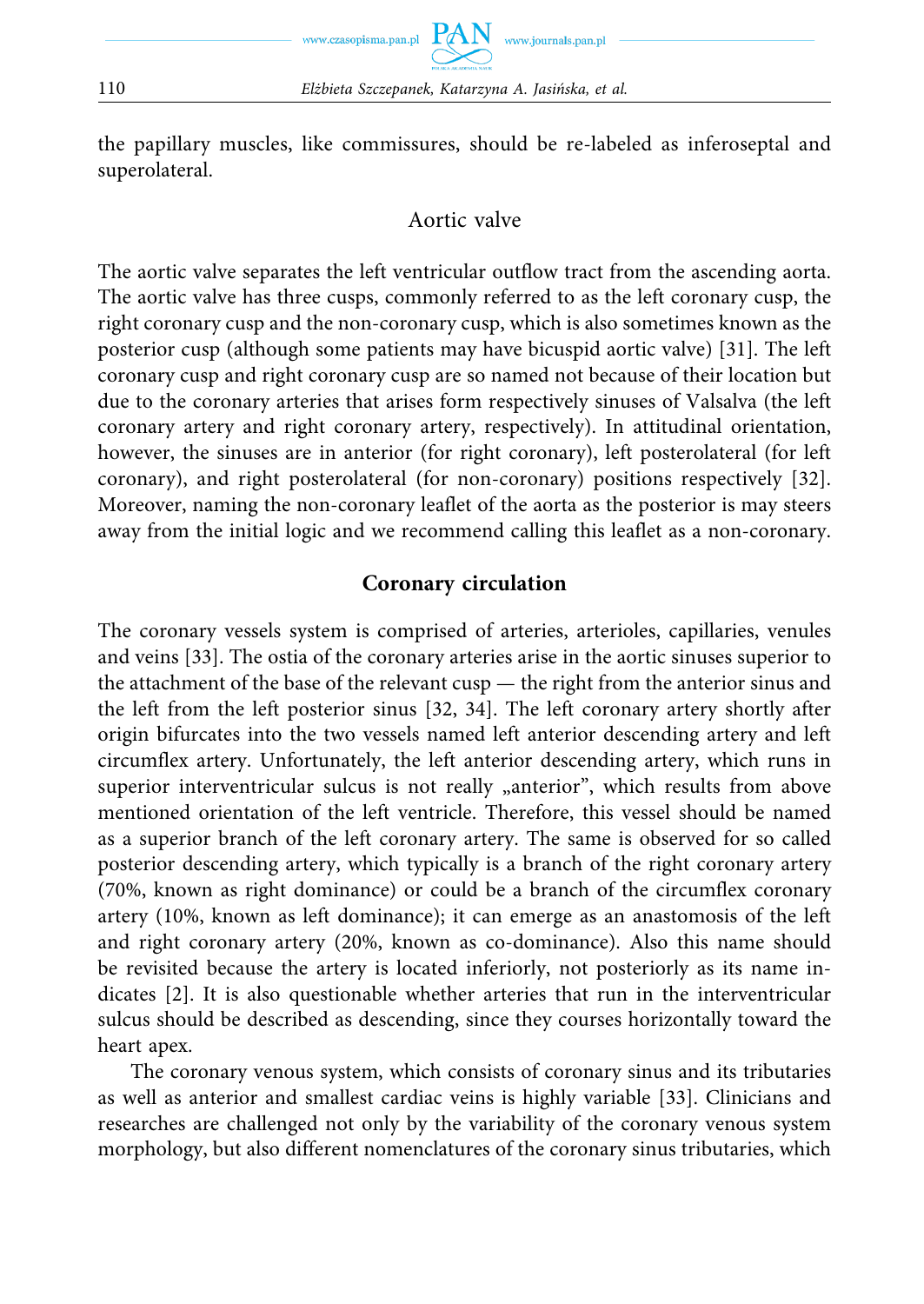often brings unnecessary confusion [35]. The most prominent difference in relation to commonly used, wrong terminology is the name of the vein located on the inferolateral wall of the left ventricle, which is named as the "posterior vein of the left ventricle" and should be correctly called as the infero-lateral vein of the left ventricle. The middle cardiac vein, which runs in the inferior intereventricular sulcus (together with inferior interventricular artery) could be also called inferior interventricular vein to highlight its location [36]. Other veins such: the great cardiac vein, small cardiac vein, left marginal vein and oblique vein of left atrium may keep their names, which are correct in both Valentine and attitudinally correct positions of the heart.

#### **Conclusion**

If we want to remain credible and expect medical professionals to use correct anatomical terminology, then the heart cannot be exempt from the classic nomenclature rules. Cardiac imaging techniques are allowing us to see the heart clearer than ever before, which is why to avoid further confusion, we must teach medical professionals to recognize correct anatomical position. Attitudinally correct designations will benefit everyone, and they will reinforce the importance of consistent orientational naming. Correct naming of heart's structures will also help to improve communication between different medical specialists.

# **Conflict of interest**

None declared.

# **References**

- 1. *Loukas M., Youssef P., Gielecki J., Walocha J., Natsis K., Tubbs R.S.*: History of cardiac anatomy: A comprehensive review from the egyptians to today. Clin Anat. 2016; 29 (3): 270–284.
- 2. *Hill A.J.*: Attitudinally Correct Cardiac Anatomy. In: Handbook of Cardiac Anatomy, Physiology, and Devices. Cham: Springer International Publishing; 2015: 15–21. doi: 10.1007/978-3-319-19464-6\_2.
- 3. *Hotta V.T., Aiello V.D.*: Correct Anatomical Orientation of the Heart and Reflections on the Nomenclature Used in Daily Practice. Arq Bras Cardiol. 2015; 104 (4): e34–e36. doi: 10.5935/ abc.20150029.
- 4. *Cook A.C., Anderson R.H.*: Attitudinally correct nomenclature. Heart. 2002; 87 (6): 503–506. http: //www.ncbi.nlm.nih.gov/pubmed/12010926. Accessed March 21, 2018.
- 5. *Anderson R.H., Loukas M.*: The importance of attitudinally appropriate description of cardiac anatomy. Clin Anat. 2009. doi: 10.1002/ca.20741.
- 6. *Mori S., Spicer D.E., Anderson R.H.*: Revisiting the Anatomy of the Living Heart. Circ J. 2016; 80 (1): 24–33. doi: 10.1253/circj.CJ-15-1147.
- 7. *Farré J., Anderson R.H., Cabrera J.A., Sanchez-Quintana D., Rubio J., Benezet-Mazuecos J., Del Castillo S., Macia E.*: Cardiac anatomy for the interventional arrhythmologist: I. Terminology and fluoroscopic projections. PACE — Pacing Clin Electrophysiol. 2010; 33 (4): 497–507. doi: 10.1111/j.1540-8159.2009.02644.x.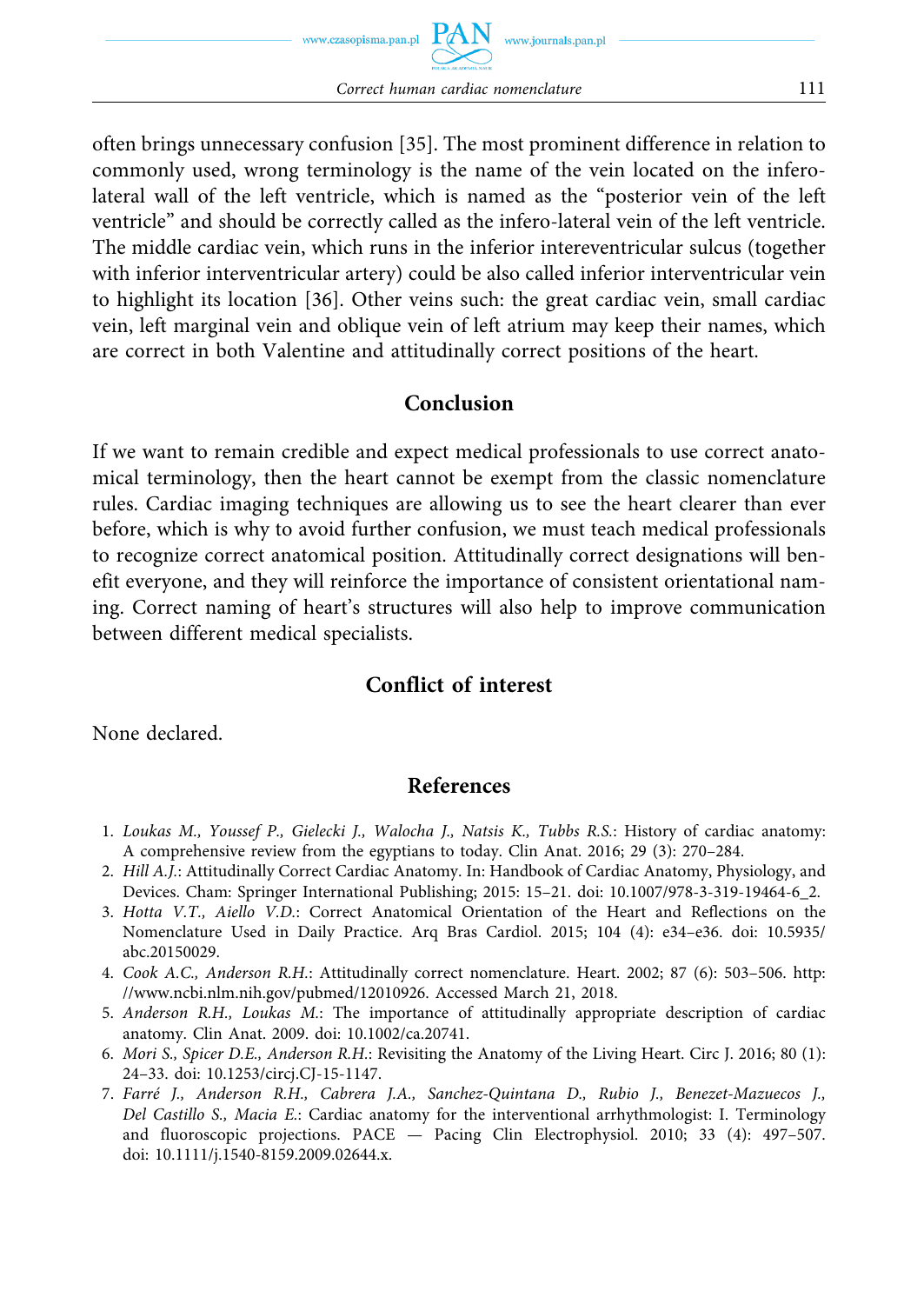- 8. *Cerqueira M.D., Weissman N.J., Dilsizian V., Jacobs A.K., Kaul S., Laskey W.K., Pennell D.J., Rumberger J.A., Ryan T., Verani M.S.*: Standardized Myocardial Segmentation and Nomenclature for Tomographic Imaging of the Heart. Circulation. 2002; 105: 539–542.
- 9. *Ciuk S., Janas P., Klimek-Piotrowska W.*: Clinical anatomy of human heart atria and interatrial septum — anatomical basis for interventional cardiologists and electrocardiologists. Part 2: left atrium. Kardiol Pol. Jan 2018. doi: 10.5603/KP.a2018.0001.
- 10. *Malik S.B., Kwan D., Shah A.B., Hsu J.Y.*: The Right Atrium: Gateway to the Heart Anatomic and Pathologic Imaging Findings. RadioGraphics. 2015; 35 (1): 14–31. doi: 10.1148/rg.351130010.
- 11. *Sheren R., Lee S., Salandy S., Roberts W., Loukas M.*: A comprehensive review of the anatomical variation in the right atrium and their clinical significance. TRIA 2019; 17; https://doi.org/10.1016/j. tria.2019.100049.
- 12. *Wang J.M.H., Rai R., Carrasco M., Sam-Odusina T., Salandy S., Gielecki J., Żurada A., Loukas M.*: An anatomical review of the right ventricle. TRIA. 2019; 17; https://doi.org/10.1016/j.tria.2019.100049.
- 13. *Anderson R.H., Cook A.C.*: The structure and components of the atrial chambers. Europace. 2007; 9 Suppl 6. doi: 10.1093/europace/eum200.
- 14. *Loukas M., Tubbs R.S., Tongson J.M., Polepalli S., Curry B., Jordan R., Wagner T.*: The clinical anatomy of the crista terminalis, pectinate muscles and the teniae sagittalis. Ann Anat. 2008; 190 (1): 81–87.
- 15. *Ueda A., McCarthy K.P., Sánchez-Quintana D., Yen Ho S.*: Right atrial appendage and vestibule: further anatomical insights with implications for invasive electrophysiology. EP Eur. 2013; 15 (5): 728–734. doi: 10.1093/europace/eus382.
- 16. *Hołda M.K., Sanchez J., Bateman M., Iaizzo P.*: Right Atrioventricular Valve Leaflet Morphology Redefined. Implications for Transcatheter Repair Procedures. JACC Cardiovasc Interv. 2019; 12 (2): 169–178. doi: 10.1016/j.jcin.2018.09.029.
- 17. *Akhter S.A.*: The Heart and Pericardium. Thorac Surg Clin NA. 2011; 21: 205–217. doi: 10.1016/j. thorsurg.2011.01.007.
- 18. *Dell'Italia L.J.*: Anatomy and Physiology of the Right Ventricle. Cardiol Clin. 2012. doi: 10.1016/j. ccl.2012.03.009.
- 19. *Nigri G.R., Di Dio L.J., Baptista C.A.*: Papillary muscles and tendinous cords of the right ventricle of the human heart: morphological characteristics. Surg Radiol Anat. 2001; 23 (1): 45–49. doi: 10.1007/ s00276-001-0045-7.
- 20. *Wafae N., Ruiz C.R., Abraham M., Freire C.H., Demarchi G.T.S., Wafae G.C.*: Anatomy of the tendinous cords of the interventricular septum of the human heart. Ital J Anat Embryol. 113 (4): 273– 279. http: //www.ncbi.nlm.nih.gov/pubmed/19507468. Accessed November 21, 2018.
- 21. *Ho S.Y., Nihoyannopoulos P.*: Anatomy, echocardiography, and normal right ventricular dimensions. Heart. 2006; 92 (Suppl 1): i2–13. doi: 10.1136/hrt.2005.077875.
- 22. *Gami A.S., Noheria A., Lachman N., et al.*: Anatomical correlates relevant to ablation above the semilunar valves for the cardiac electrophysiologist: a study of 603 hearts. J Interv Card Electrophysiol. 2011; 30 (1): 5–15. doi: 10.1007/s10840-010-9523-3.
- 23. *Saremi F., Gera A., Yen Ho S., Hijazi Z.M., Sánchez-Quintana D.*: CT and MR Imaging of the Pulmonary Valve. Radiographics. 2014; 34 (1): 51–71. doi: 10.1148/rg.343135026.
- 24. *Whiteman S., Saker E., Courant V., Salandy S., Gielecki J., Żurada A., Loukas M.*: An anatomical Review of the left atrium. TRIA, 2019; 17; https://doi.org/10.1016/j.tria.2019.100052.
- 25. *Ellis H.*: The Anatomy of the Heart; 2012. doi: 10.1016/j.mpaic.2012.05.003.
- 26. *Hołda M.K., Koziej M., Hołda J., Tyrak K., Piątek K., Bolechała F., Klimek-Piotrowska W.*: Anatomic Characteristics of the Mitral Isthmus Region: The Left Atrial Appendage Isthmus as a Possible Ablation Target. Ann Anat. 2017; 210: 103–111. doi: 10.1016/j.aanat.2016.11.011.
- 27. *Mazur M., Jasińska K.A., Walocha J.*: The morphology, clinical significance and imaging methods of the atrial septal puch: A critical review. TRIA 2018, 13: 11–18; https://doi.org/10.1016/j.tria.2018.11.002.
- 28. *Piątek-Koziej K., Hołda J., Tyrak K., Bolechała F., Strona M., Koziej M., Lis M., Jasińska K.A., Hołda M.K.*: Anatomy of the left atrial ridge (coumadin ridge) and possible clinical implications for